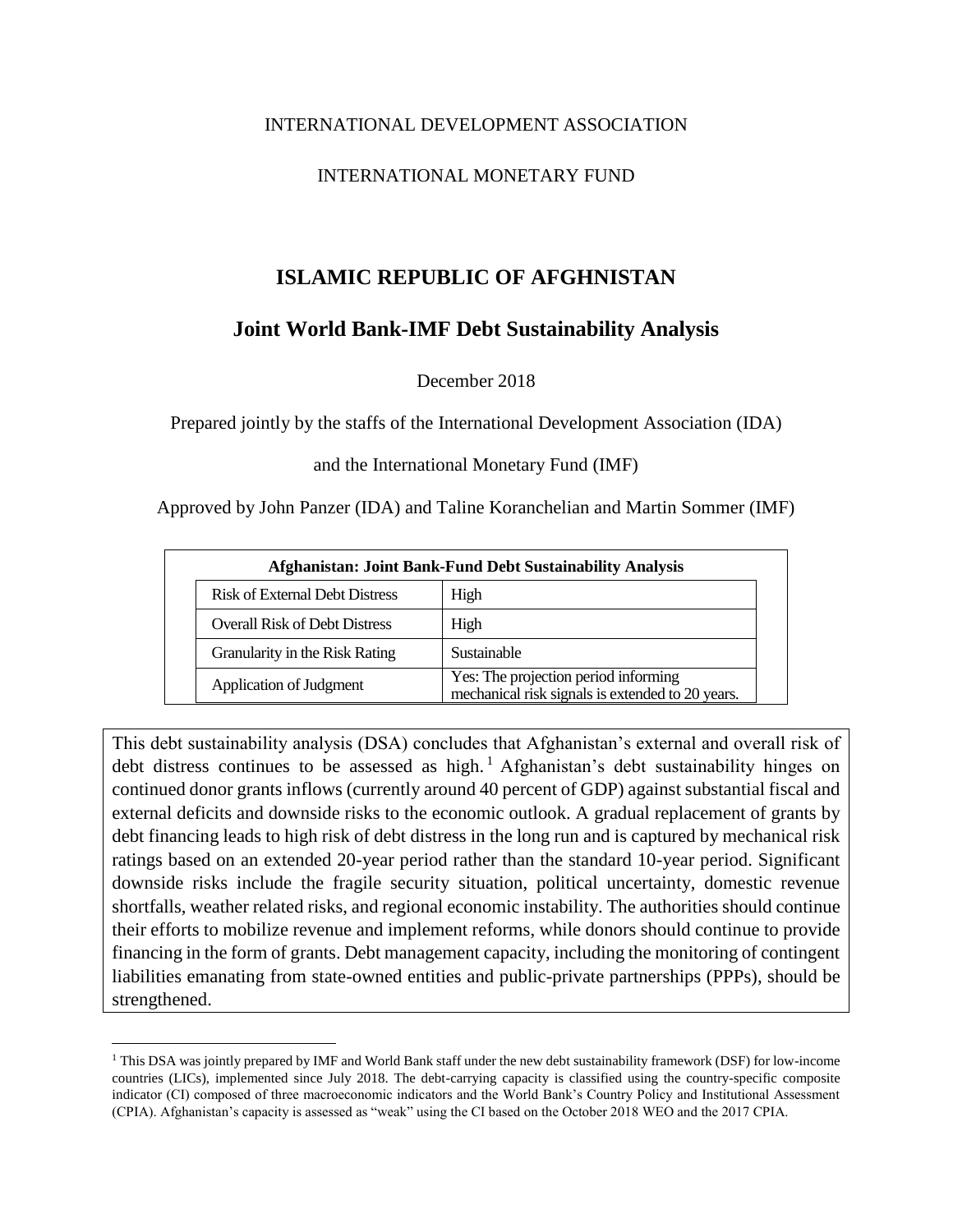# **BACKGROUND**

## **Public Debt Coverage**

1. **The external DSA focuses on the central government's debt and Da Afghanistan Bank's (DAB, the central bank) debt owed to the IMF**. <sup>2</sup> The authorities have directly contracted external

loans for financing macro-critical infrastructure projects, but the central government has not issued guarantees for other public entities' external borrowing, including by state /local governments and state-owned enterprises. State and local governments do not borrow on their own. External and domestic debt is classified based on its currency denomination.<sup>3</sup>

|   | Subsectors of the public sector                                                    | <b>Sub-sectors covered</b> |
|---|------------------------------------------------------------------------------------|----------------------------|
|   | Central government                                                                 |                            |
|   | State and local government                                                         |                            |
|   | Other elements in the general government                                           |                            |
|   | o/w: Social security fund                                                          |                            |
|   | o/w: Extra budgetary funds (EBFs)                                                  |                            |
| 6 | Guarantees (to other entities in the public and private sector, including to SOEs) |                            |
|   | Central bank (borrowed on behalf of the government)                                | X                          |
|   | Non-quaranteed SOE debt                                                            |                            |

 $2.$ **The government owes a small domestic debt to DAB of ¾ percent of GDP as of end-June 2018**. This debt is due to the lender-of-last-resort exposure incurred by DAB during the resolution of Kabul Bank and is to be repaid by end-2019. The potential government exposure to the state-owned entities has not been systematically quantified and the government is working on collecting the necessary data.<sup>4</sup> The authorities have been considering issuing sukuk, and the legal and operational framework is under preparation with the help of the Islamic Development Bank (IsDB).

 $3.$ **The capacity to record and monitor public debt and contingent liabilities needs to be strengthened**. <sup>5</sup> The government's intention to accelerate infrastructure projects, including through PPPs, will likely lead to more sovereign involvement, particularly in the power generation sector. So far, the government approved four PPPs with total project cost of about US\$0.3 billion. The contingent liabilities due to the approved projects have not been quantified in the 2018 budget. An improvement of debt management including monitoring of contingent liabilities requires technical assistance (TA) from international partners. Some TA has been provided by the World Bank assisting with the development of a Medium-Term Debt Strategy (MTDS) for 2017–19. The World Bank is also assisting with an assessment of SOEs' financial position. The magnitude of a shock used for the contingent liability stress test reflects the coverage of public debt and other vulnerabilities in the public sector.

 $\overline{a}$ 

<sup>&</sup>lt;sup>2</sup> The separation is required to account for the government's debt owed to the central bank.

<sup>&</sup>lt;sup>3</sup> Since there is no domestic debt market in Afghanistan this classification overlaps with the residency-based classification.

<sup>4</sup> There are 36 state-owned enterprises (SOEs) and 16 state-owned corporations (SOCs).

<sup>5</sup> The latest IMF assessment of public debt recording and monitoring capacity, made in consultation with the World Bank (November 2016), pointed to the need to build up capacity in this area.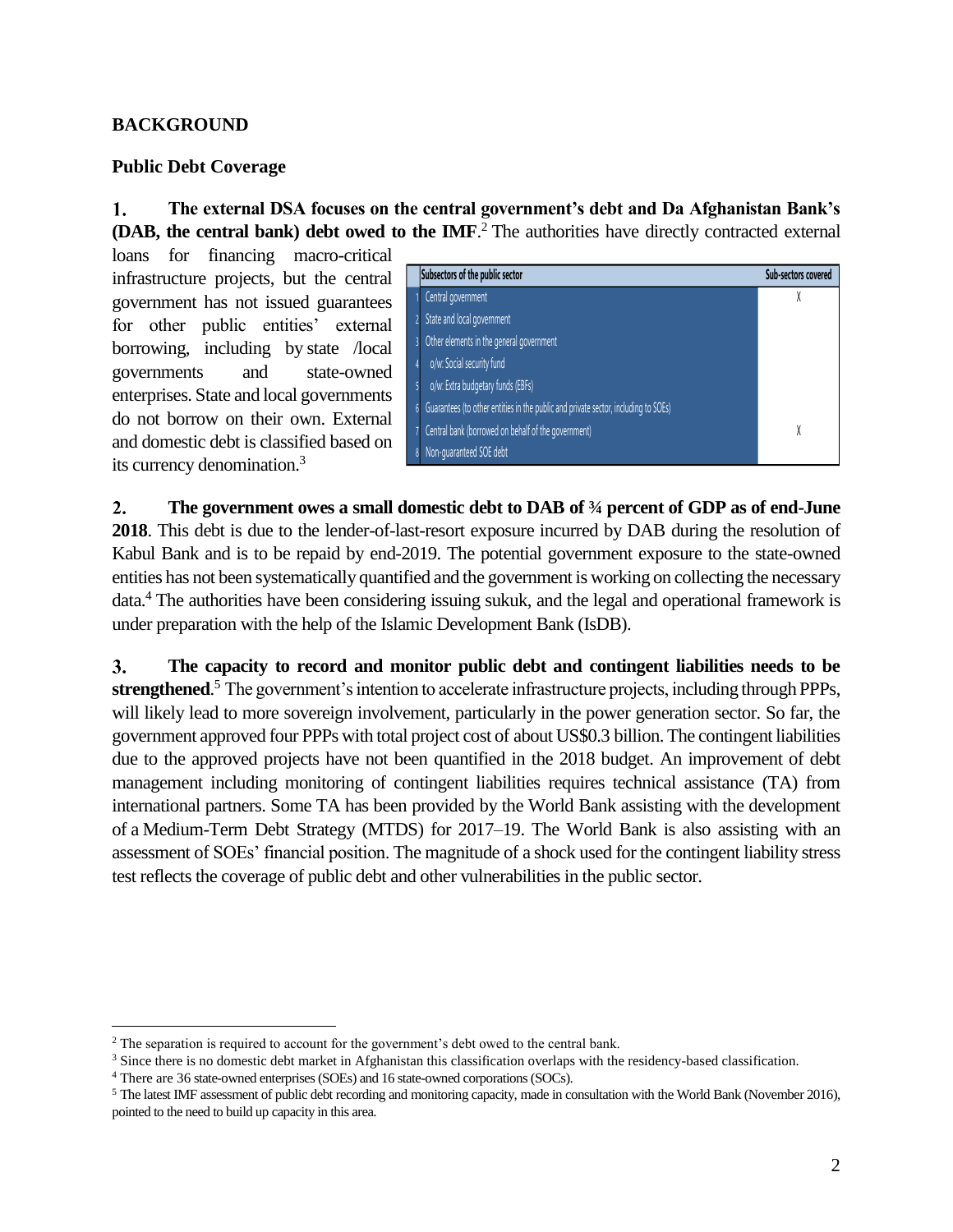| 1 The country's coverage of public debt                                         |                         | Used for the | The central government plus social security, central bank, government-guaranteed debt |
|---------------------------------------------------------------------------------|-------------------------|--------------|---------------------------------------------------------------------------------------|
|                                                                                 | <b>Default</b>          | analysis     | Reasons for deviations from the default settings                                      |
| 2 Other elements of the general government not captured in 1.                   | 0 percent of GDP        | 0.0          |                                                                                       |
| 3 SoE's debt (quaranteed and not quaranteed by the government) 1/               | 2 percent of GDP        | 2.0          |                                                                                       |
| 4 PPP                                                                           | 35 percent of PPP stock | 0.0          |                                                                                       |
| 5 Financial market (the default value of 5 percent of GDP is the minimum value) | 5 percent of GDP        | 5.0          |                                                                                       |
| Total (2+3+4+5) (in percent of GDP)                                             |                         | 7.0          |                                                                                       |

# **Background on Debt**

 $\boldsymbol{4}$ . **Afghanistan has relied mainly on grant financing and highly concessional external borrowing to finance its development needs**. As of end-2017, Afghanistan's total public external debt

stood at US\$1,168 million or 5.9 percent of GDP. The low level of debt reflects past debt relief under the Enhanced HIPC Initiative, and limited borrowing since then. The borrowing comes mostly from multilateral and bilateral lenders on highly concessional terms. Main multilateral creditors are the Asian Development Bank (ADB), the International Development Agency (IDA), the International Monetary Fund (IMF), and the IsDB. Among bilateral creditors, the Saudi Fund was the main creditor (5 percent of total debt outstanding) followed by the Kuwait Fund (2 percent).



5. **Exchange rate stabilization is important as the public debt is mostly denominated in foreign currencies**. Given Afghanistan's high level of dependence on grants and limited capacity to procure foreign exchange (outside grants), depreciation would increase the debt service burden substantially. However, that risk is somewhat mitigated by the low level of public debt, the long average loan maturity (14 years), and the evenly spread redemptions going forward. The annual interest payments are very low at 0.1 percent of GDP, and no external loans carry variable interest rates. Further, foreign reserves are high at US\$8.1 billion, fully covering external debt service coming due over the next decade.

6. **The authorities remain committed to contracting external loans on highly concessional terms**. Under the ECF, concessional loans are those with a grant element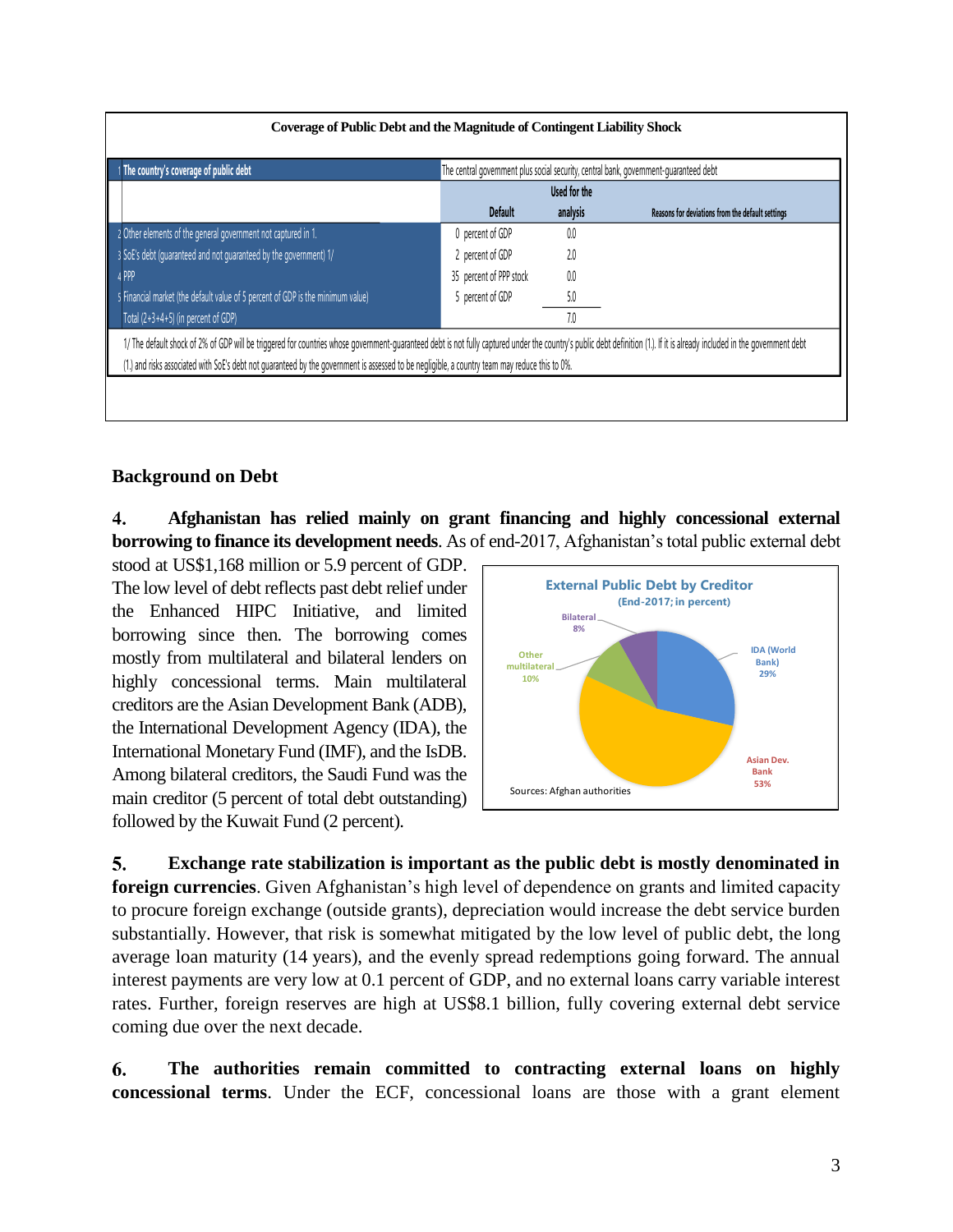of 60 percent or higher. From the beginning of 2018, the government has contracted around US\$16 million external loan. It considers taking on concessional loans equivalent to some US\$250 million in a few years. These loans are used to finance key infrastructure and social sector projects.

# **UNDERLYING ASSUMPTIONS AND COUNTRY CLASSIFICATION**

# **Background on Macro Forecasts**

7. **The updated long-term macroeconomic framework assumes a slightly lower short-to medium-term growth trajectory compared to the November 2017 DSA** reflecting increased risks owing to the economy's performance, and adverse security, political, and regional conditions (see Box below).

|                                             | <b>DSA November 2017</b> |         | <b>Current DSA</b> |         |
|---------------------------------------------|--------------------------|---------|--------------------|---------|
|                                             | 2017-22                  | 2023-37 | 2018-23            | 2024-38 |
| Real GDP (%)                                | 3.9                      | 6.0     | 3.7                | 6.0     |
| Inflation (GDP, deflator, %)                | 6.0                      | 4.5     | 4.5                | 4.9     |
| Nominal GDP (Billions of Afghanis)          | 25.0                     | 57.1    | 21.8               | 49.6    |
| Revenue and grants (% of GDP)               | 27.5                     | 26.4    | 27.8               | 25.9    |
| Grants (% GDP)                              | 15.6                     | 10.2    | 14.9               | 9.0     |
| Primary expenditure (% GDP)                 | 27.4                     | 26.7    | 27.9               | 27.1    |
| Primary deficit (% GDP)                     | $-0.1$                   | 0.4     | 0.1                | 1.2     |
| Exports of G&S (% change)                   | 18.5                     | 9.0     | 8.6                | 6.9     |
| Noninterest current account deficit (% GDP) | $-1.8$                   | 7.7     | 0.3                | 9.5     |

#### 8. **The realism tools show that projections are in line with historical and peers' experiences**.

• **Forecast errors**. In the past, given low levels of public debt, changes in both PPG external debt and public debt were small with small negative forecast errors. At the same time factors contributing to historical debt dynamics varied widely, with a current account surplus acting to restrain external debt/GDP, and primary deficit driving total public debt. Going forward, both PPG external debt and public debt are expected to stay low in the medium term, and real GDP growth will continue to contribute as a debt reducing factor (Figure 3).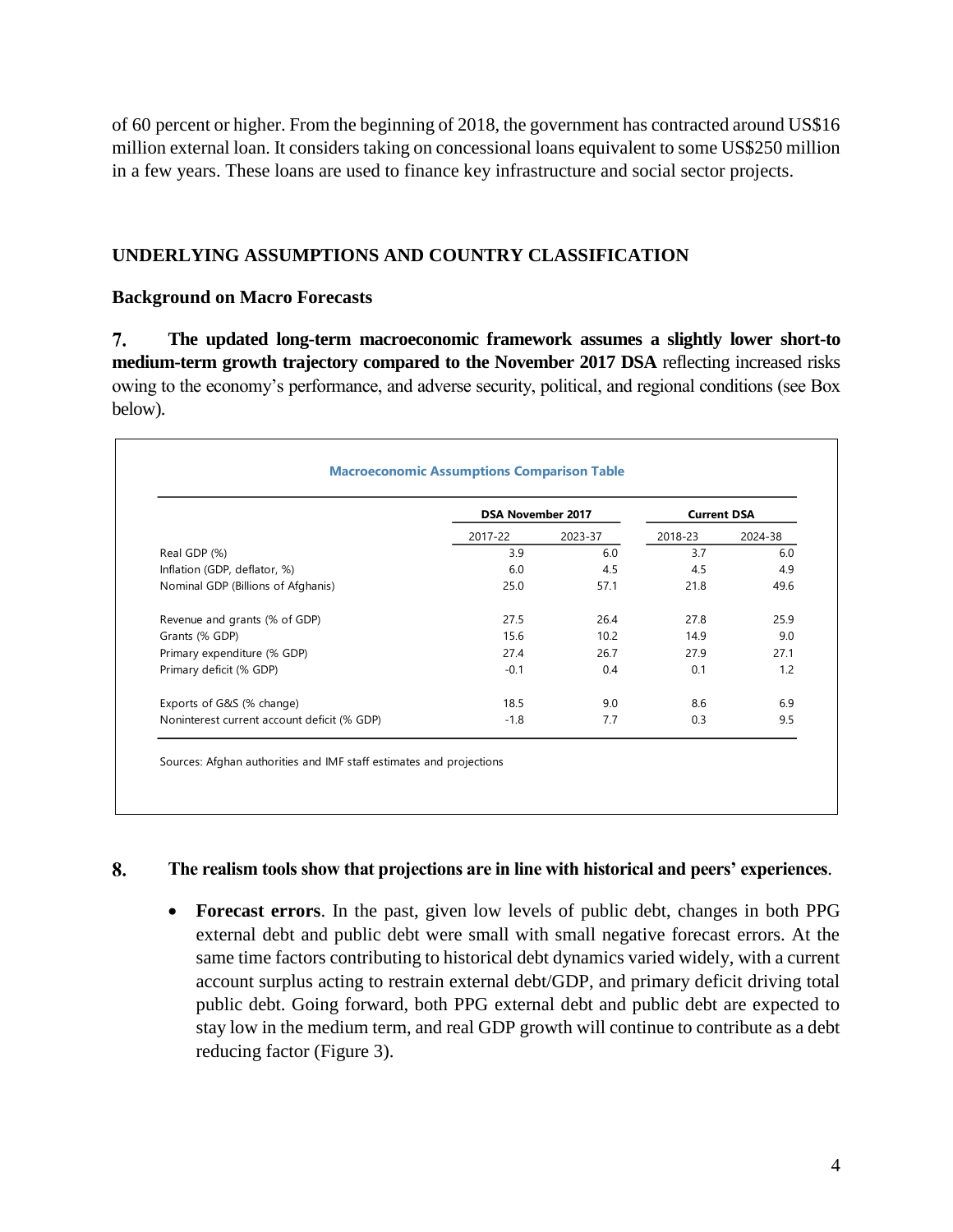## **Box 1. Baseline Macroeconomic Assumptions**

- Staff projects medium-term growth lower than the 2017 DSA, owing to downward revisions in 2018–19 reflecting short- and medium-term political/security concerns, regional uncertainties, and the ongoing drought. The growth potential of 6 percent is projected to be reached from 2025 onwards.<sup>1</sup>
- Over time, stronger growth and job creation are assumed to be supported by agricultural development, public investment in education and health, and regional trade integration. In addition, the extractive industry could deliver positive impacts on the economy, though these are currently not incorporated in economic growth or exports projections due to uncertainty over the timing of material production.
- That said, if security conditions worsen, aid falls short, or reforms stall, growth would be lower with attendant effects on unemployment and poverty. Conversely, lasting peace with insurgents would boost private sector confidence and facilitate a shift in public spending from security to development, leading to higher and more inclusive growth.
- $\bullet$  In line with the new guidance on grants,<sup>2</sup> the baseline scenario assumes a gradual decline in donor aid beyond the period over which the international community has firmly pledged its financial assistance. Along with higher GDP growth, the grants-to-GDP ratio is assumed to decline by around 1 ppt of GDP per year. The remaining financing needs are assumed to be financed mainly by external concessional loans but with a grant element of around 35 percent.<sup>3</sup>
- Export growth is lower in the revised long-term scenario, reflecting the on-going drought and uncertainty over the regional economies. The authorities should continue to diversify export destinations and complete the ongoing regional infrastructure / trade projects that may increase exports in the long run. The long-term agenda aiming at diversifying the economy as well as progress with regional integration should result in attracting FDIs into tradable sectors. Growing FDI (mining, services, transport infrastructure, banking, communication, distribution) will contribute to covering the widening current account deficit stemming from declining grants.
- The terms for new external borrowing are assumed to be concessional. This DSA assumes that the authorities issue a three-year sukuk in the middle of the 2020s with an interest rate of 7 percent.

• **Fiscal adjustment**. The size of projected fiscal adjustment is moderate at 0.2 ppt of GDP for the first year of projections. Growth projections are roughly in line with the growth path

<sup>&</sup>lt;sup>1</sup> The potential growth rate assumption is based on growth accounting analysis by the [World Bank.](http://www.worldbank.org/en/news/feature/2016/10/05/world-bank-agriculture-and-education-can-drive-afghanistans-development)

<sup>&</sup>lt;sup>2</sup> See ¶37 of "Guidance Note on the Bank-Fund Debt Sustainability Framework for Low Income Countries."

 $3$  Typically, the 35 percent grant element is used by the IMF to define a loan as concessional.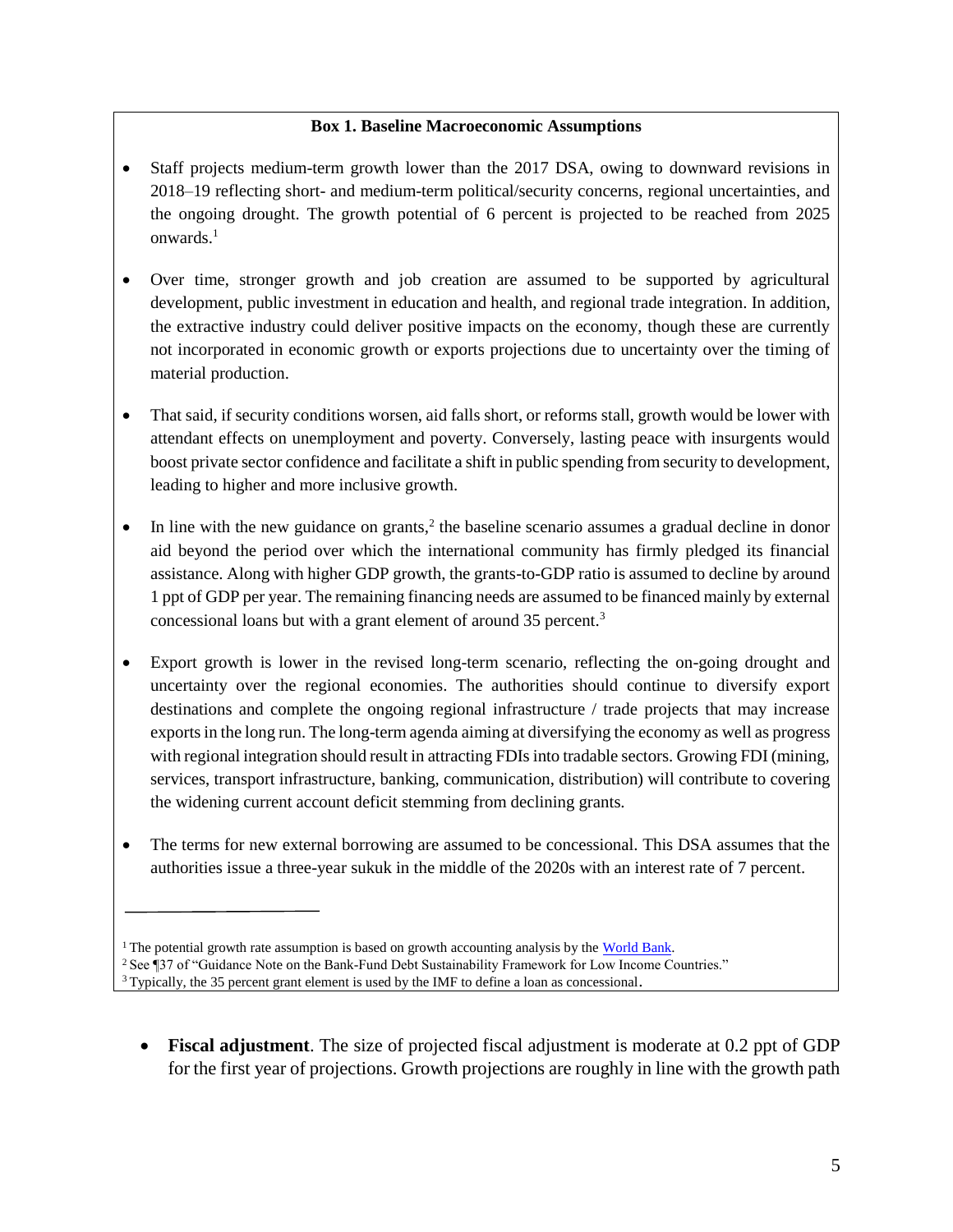suggested by a fiscal multiplier of 0.4 (LICs' average), while the projection for 2018 is more conservative reflecting political/security concerns and ongoing drought (Figure 4).

• **Investment-growth**.<sup>6</sup> The contribution of government capital stock to growth is similar to that observed in the previous DSA. Staff is of the view that relatively high levels of its contribution will gradually come down as infrastructure gaps are closed and private-sector activities, including in the mining sector, would be more vitalized.

# **Country Classification and Determination of Scenario Stress Tests**

 $9<sub>r</sub>$ **Afghanistan is assessed to have a weak debt carrying capacity**. Based on the October 2018 WEO macroeconomic framework, and update to the World bank's CPIA measures to 2017 values, Afghanistan's composite indicator score<sup>7</sup> lies below the lower cut-off value of 2.69 to confirm the assessment of weak debt carrying capacity used in the November 2017 DSA. The thresholds for a weak performer are used below to assess the external debt risk rating. Given Afghanistan's economic characteristics, tailored stress tests (natural disasters, commodity prices, and market financing stress tests) are not applicable.

# **EXTERNAL DSA**

**The risk of external debt distress for Afghanistan is high**. Given the very high concessionality 10. of external debt (with a long grace period) and the persistence of Afghanistan's economic and social challenges, 20-year projection period is used for mechanical risk rating. While external debt-to-GDP is projected to remain low in the medium-term, when grants are gradually replaced by loans, one of the debt sustainability indicators—the ratio of present value (PV) of debt to exports —breaches the threshold under the baseline .<sup>8</sup> On the other hand, liquidity indicators remain at low levels under the baseline provided the concessional loans continue in the long-run (Figure 1).

11. **External debt sustainability is vulnerable to shocks to non-debt flows and exports**. The most extreme shocks are the exports shock for the ratio of PV of debt to exports and the ratio of debt serviceto-exports, and the non-debt flow shock (FDI and transfers) for the ratio of PV of debt to GDP (Table 3). These results illustrate the importance of sustained donor support. At the same time, it is important that Afghanistan continues its efforts to diversify exports and mobilize domestic revenue.

 $\overline{a}$ 

<sup>&</sup>lt;sup>6</sup> Due to lack of government capital stock data, staffs applied the average share of government investment in total investment over the past 5 years (69 percent) to the historical total capital stock estimates prepared by the World Bank (78 percent of GDP as of end-2017).

<sup>7</sup> See footnote 1 for definition.

<sup>8</sup> See ¶87 of ["Guidance Note on the Bank-Fund Debt Sustainability Framework for Low Income Countries.](http://www.google.com/url?sa=t&rct=j&q=&esrc=s&source=web&cd=2&cad=rja&uact=8&ved=2ahUKEwjYyY79pZDdAhUiheAKHXQDAhoQFjABegQICRAC&url=http%3A%2F%2Fwww.imf.org%2F~%2Fmedia%2FFiles%2FPublications%2FPP%2F2017%2Fpp122617guidance-note-on-lic-dsf.ashx&usg=AOvVaw21wv7Zv3vbwRoHgUYtNrFT)"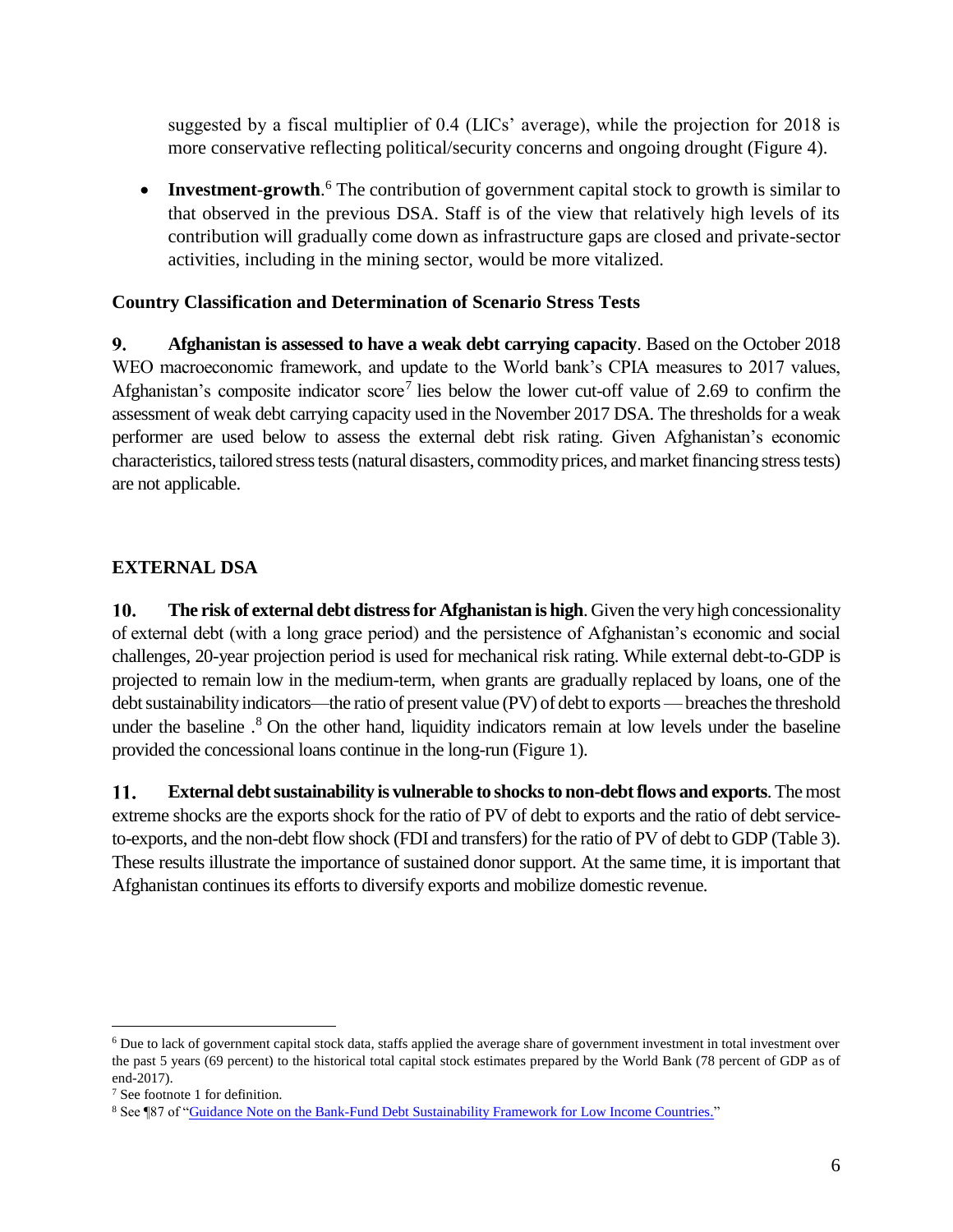# **OVERALL RISK OF PUBLIC DEBT DISTRESS**

 $12.$ **Total public debt remains low**. Given the financing mix of large grants and highly concessional external loans, the PV of total public debt-to-GDP ratio is projected to stay below the benchmark with a wide margin both under the baseline and stress tests. The public DSA suggests that all three relevant debt indicators–PV-to-GDP ratio, PV-to-revenue ratio, and debt service-to-revenue ratio–are most vulnerable to the growth shock (Figure 2). Going forward, it is important to maintain primary surpluses and strengthen the capacity to manage debt and liquidity to assure prudent issuance of domestic sukuk while deepening the domestic debt market.

 $13.$ **Afghanistan's overall risk of public debt distress is assessed to be high**. Though both PPG external debt and total public debt are projected to remain low and mechanical signals over the first 10-year period suggest moderate risk of debt distress, staff is of the view that Afghanistan's overall risk of debt distress should be "high" consistent with 20-year mechanical signals because its debt sustainability largely hinges on significant and continued donor support which is uncertain in the long term and significant social, economic, and the related risks and challenges will persist into the longer term.

# **CONCLUSIONS**

14. **Afghanistan remains at a high risk of external/overall debt distress as debt sustainability hinges upon continued donor grant inflows**. Sound macroeconomic management, including proper use of public resources, would be key to keeping international development partners on board. The authorities should strictly prioritize projects to be financed by external borrowing and seek as concessional terms as possible. While a continued favorable financing mix of grants and highly concessional loans would be critical for debt sustainability, the authorities should continue its efforts to gradually reduce its reliance on grants. It is important to reduce external vulnerabilities through diversifying exports and maintaining sufficient foreign reserves, as well as increasing revenue by broadening the tax base and further strengthening revenue collection. Also, debt management capacity, including the monitoring of contingent liabilities emanating from state-owned entities and PPPs, needs to be strengthened. Domestic borrowing through sukuk should be implemented cautiously after an adequate institutional framework and capacity is in place.

**The authorities concurred with the conclusions of the DSA**. They would remain committed  $15.$ to ensuring debt sustainability by seeking grants and limited concessional borrowing to the maximum extent possible, while noting that country's large developmental needs. The authorities were cognizant of needs to record and monitor public debt and fiscal risks associated with PPPs, and build up sufficient institutional capacity to properly manage domestic debt through sukuk issuance. They would welcome targeted TAs in these areas. In the long-run, they agreed that they should gradually reduce reliance on grants by strengthening public resources management and resilience to external vulnerabilities.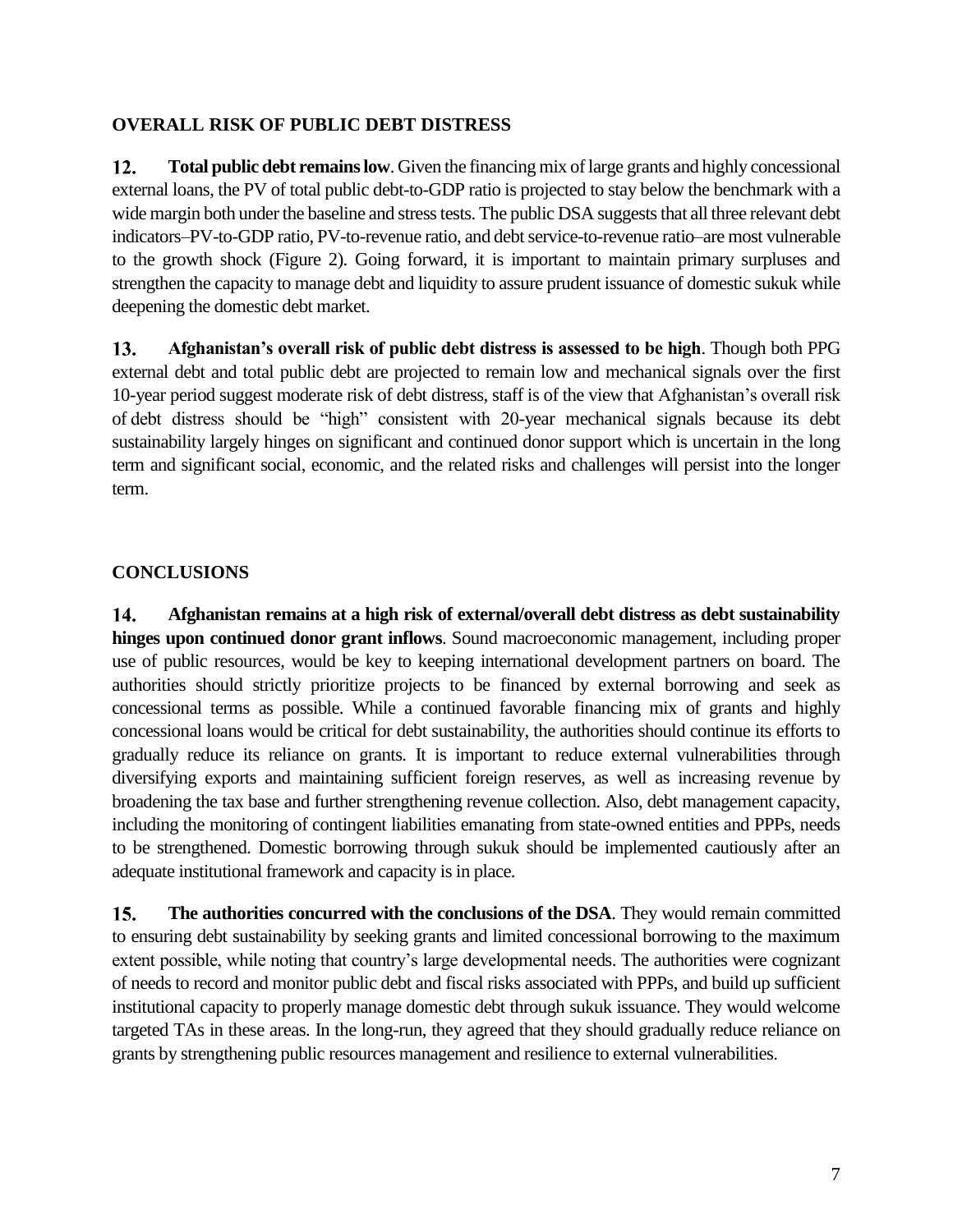

# **Table 1. Islamic Republic of Afghanistan: External Debt Sustainability Framework, Baseline Scenario, 2015–38**

1/ Includes both public and private sector external debt.

2/ Derived as [r - g - ρ(1+g)]/(1+g+ρ+gp) times previous period debt ratio, with r = nominal interest rate; g = real GDP growth rate, and ρ = growth rate of GDP deflator in U.S. dollar terms.

3/ Includes exceptional financing (i.e., changes in arrears and debt relief); changes in gross foreign assets; and valuation adjustments. For projections also includes contribution from price and exchange rate changes.

4/ Current-year interest payments divided by previous period debt stock.

5/ Defined as grants, concessional loans, and debt relief.

6/ Grant-equivalent financing includes grants provided directly to the government and through new borrowing (difference between the face value and the PV of new debt).

7/ Assumes that PV of private sector debt is equivalent to its face value.

8/ Historical averages are generally derived over the past 10 years, subject to data availability, whereas projections averages are over the first year of projection and the next 10 years.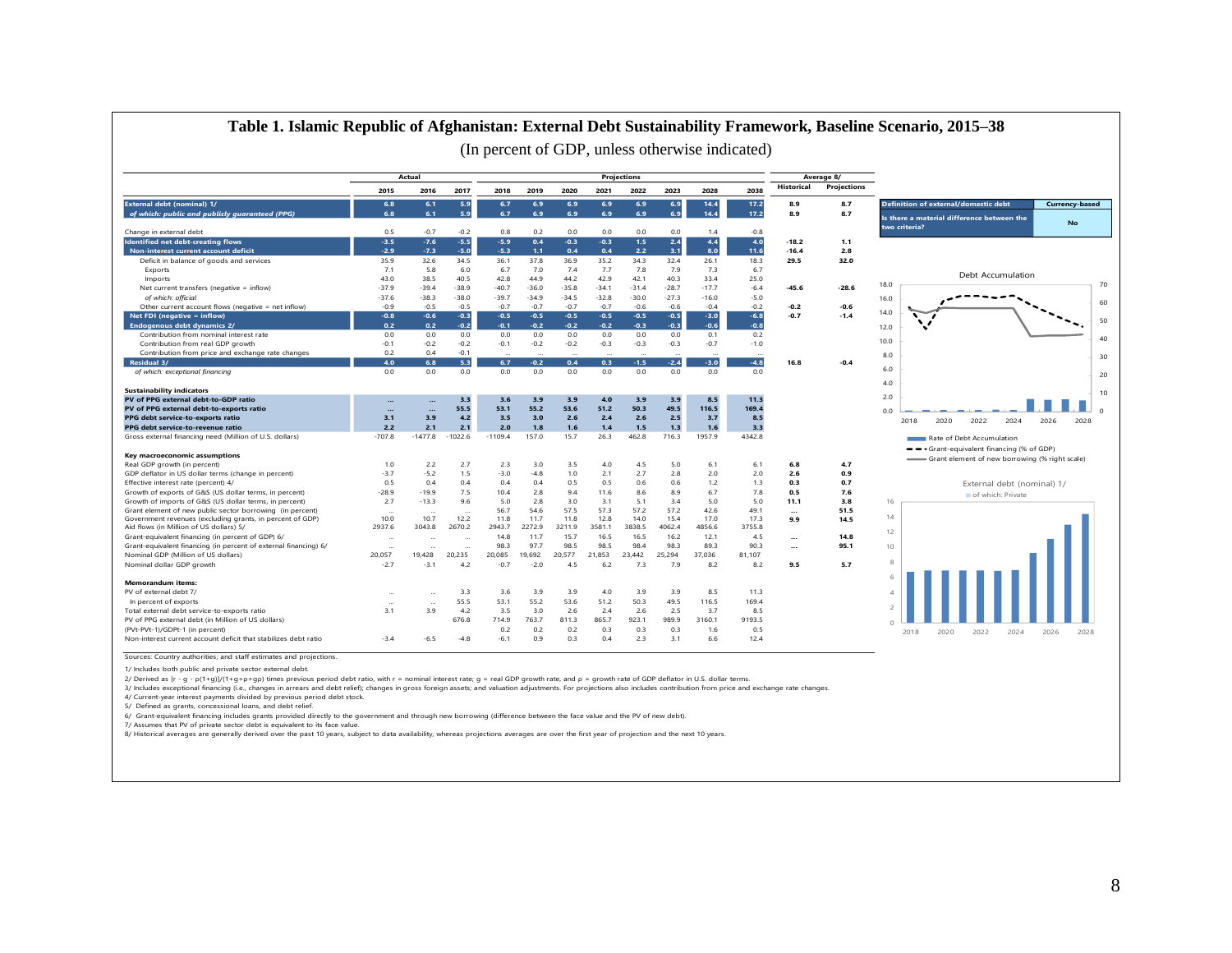| Table 2. Islamic Republic of Afghanistan: Public Sector Debt Sustainability Framework, Baseline Scenario, 2015-38                                                                                       |                         |                            |                            |                            |                            |                            |                            |                            |                            | (In percent of GDP, unless otherwise indicated) |                            |                   |                |                                                               |                    |
|---------------------------------------------------------------------------------------------------------------------------------------------------------------------------------------------------------|-------------------------|----------------------------|----------------------------|----------------------------|----------------------------|----------------------------|----------------------------|----------------------------|----------------------------|-------------------------------------------------|----------------------------|-------------------|----------------|---------------------------------------------------------------|--------------------|
|                                                                                                                                                                                                         |                         | Actual                     |                            |                            |                            |                            |                            | Projections                |                            |                                                 |                            |                   | Average 6/     |                                                               |                    |
|                                                                                                                                                                                                         | 2015                    | 2016                       | 2017                       | 2018                       | 2019                       | 2020                       | 2021                       | 2022                       | 2023                       | 2028                                            | 2038                       | <b>Historical</b> | Projections    |                                                               |                    |
| Public sector debt 1/<br>of which: external debt                                                                                                                                                        | 9.1<br>6.8              | 7.8<br>6.1                 | 7.0<br>5.9                 | 7.2<br>6.7                 | 6.9<br>6.9                 | 7.0<br>6.9                 | 7.1<br>6.9                 | 7.3<br>6.9                 | 7.5<br>6.9                 | 14.9<br>14.4                                    | 21.1<br>17.2               | 9.7<br>8.9        | 9.1<br>8.7     | <b>Definition of external/domestic</b><br>debt                | Currency-<br>based |
| Change in public sector debt<br><b>Identified debt-creating flows</b>                                                                                                                                   | 0.4<br>2.1              | $-1.3$<br>$-1.1$           | $-0.8$<br>0.3              | 0.2<br>0.8                 | $-0.3$<br>0.5              | 0.1<br>$-0.4$              | 0.1<br>$-0.6$              | 0.2<br>$-0.6$              | 0.2<br>$-0.6$              | 1.3<br>0.2                                      | 0.4<br>0.1                 | $-1.2$            | 0.1            | Is there a material difference<br>between the two criteria?   | No                 |
| <b>Primary deficit</b><br>Revenue and grants                                                                                                                                                            | 1.3<br>24.6             | $-0.2$<br>26.1             | 0.6<br>25.3                | 0.4<br>26.4                | 0.8<br>23.1                | $-0.1$<br>27.2             | $-0.2$<br>29.0             | $-0.1$<br>30.1             | $-0.1$<br>31.2             | 1.0<br>28.0                                     | 1.3<br>21.3                | 0.9<br>22.9       | 0.5<br>28.6    |                                                               |                    |
| of which: grants<br>Primary (noninterest) expenditure<br><b>Automatic debt dynamics</b>                                                                                                                 | 14.6<br>25.9<br>0.8     | 15.4<br>25.9<br>$-0.7$     | 13.0<br>25.8<br>$-0.1$     | 14.5<br>26.7<br>0.4        | 11.4<br>23.9<br>$-0.3$     | 15.4<br>27.2<br>$-0.3$     | 16.2<br>28.8<br>$-0.4$     | 16.1<br>30.0<br>$-0.4$     | 15.8<br>31.1<br>$-0.5$     | 11.0<br>29.0<br>$-0.9$                          | 4.0<br>22.6<br>$-1.2$      | 23.8              | 29.1           | Public sector debt 1/<br>of which: local-currency denominated |                    |
| Contribution from interest rate/growth differential<br>of which: contribution from average real interest rate<br>of which: contribution from real GDP growth                                            | $-0.1$<br>0.0<br>$-0.1$ | $-0.4$<br>$-0.2$<br>$-0.2$ | $-0.3$<br>$-0.1$<br>$-0.2$ | $-0.3$<br>$-0.1$<br>$-0.2$ | $-0.3$<br>$-0.1$<br>$-0.2$ | $-0.3$<br>$-0.1$<br>$-0.2$ | $-0.4$<br>$-0.1$<br>$-0.3$ | $-0.4$<br>$-0.1$<br>$-0.3$ | $-0.4$<br>$-0.1$<br>$-0.3$ | $-0.9$<br>$-0.1$<br>$-0.8$                      | $-1.2$<br>$-0.1$<br>$-1.2$ |                   |                | of which: foreign-currency denominated<br>16                  |                    |
| Contribution from real exchange rate depreciation<br>Other identified debt-creating flows                                                                                                               | 0.9<br>0.0              | $-0.3$<br>$-0.2$           | 0.2<br>$-0.2$              | 0.0                        | $\ddotsc$<br>0.0           | $\ddotsc$<br>0.0           | $\ddotsc$<br>0.0           | $\cdots$<br>0.0            | 0.0                        | 0.0                                             | $\ddotsc$<br>0.0           | $-1.0$            | 0.0            | 14<br>12                                                      |                    |
| Privatization receipts (negative)<br>Recognition of contingent liabilities (e.g., bank recapitalization)<br>Debt relief (HIPC and other)                                                                | 0.0<br>0.0<br>0.0       | $-0.2$<br>0.0<br>0.0       | $-0.2$<br>0.0<br>0.0       | 0.0<br>0.0<br>0.0          | 0.0<br>0.0<br>0.0          | 0.0<br>0.0<br>0.0          | 0.0<br>0.0<br>0.0          | 0.0<br>0.0<br>0.0          | 0.0<br>0.0<br>0.0          | 0.0<br>0.0<br>0.0                               | 0.0<br>0.0<br>0.0          |                   |                | 10<br>8                                                       |                    |
| Other debt creating or reducing flow (please specify)<br><b>Residual</b>                                                                                                                                | 0.0<br>$-1.7$           | 0.0<br>$-0.2$              | 0.0<br>$-1.1$              | 0.0<br>0.1                 | 0.0<br>$-0.8$              | 0.0<br>0.5                 | 0.0<br>0.6                 | 0.0<br>0.7                 | 0.0<br>0.7                 | 0.0<br>1.1                                      | 0.0<br>0.3                 | $-0.1$            | 0.7            |                                                               |                    |
| <b>Sustainability indicators</b><br>PV of public debt-to-GDP ratio 2/                                                                                                                                   |                         | $\ddotsc$                  | 4.5                        | 4.4                        | 4.0                        | 4.0                        | 4.2                        | 4.4                        | 4.5                        | 9.1                                             | 15.4                       |                   |                | 2018<br>2020<br>2022<br>2024                                  | 2026<br>2028       |
| PV of public debt-to-revenue and grants ratio<br>Debt service-to-revenue and grants ratio 3/                                                                                                            | 0.9                     | 8.4                        | 17.9<br>3.2                | 16.6<br>3.1                | 17.2<br>2.9                | 14.8<br>0.8                | 14.4<br>0.8                | 14.5<br>0.8                | 14.4<br>1.0                | 32.7<br>1.3                                     | 72.4<br>3.4                |                   |                |                                                               |                    |
| Gross financing need 4/                                                                                                                                                                                 | 1.5                     | 2.0                        | 1.4                        | 1.2                        | 1.4                        | 0.2                        | 0.1                        | 0.1                        | 0.2                        | 1.4                                             | 2.1                        |                   |                |                                                               |                    |
| Key macroeconomic and fiscal assumptions<br>Real GDP growth (in percent)                                                                                                                                | 1.0                     | 2.2                        | 2.7                        | 2.3                        | 3.0                        | 3.5                        | 4.0                        | 4.5                        | 5.0                        | 6.1                                             | 6.1                        | 6.8               | 4.7            |                                                               |                    |
| Average nominal interest rate on external debt (in percent)<br>Average real interest rate on domestic debt (in percent)                                                                                 | 0.5<br>$-2.6$           | 0.4<br>$-5.0$              | 0.4<br>$-1.7$              | 0.4<br>$-1.0$              | 0.4<br>$-1.8$              | 0.5<br>$-4.3$              | 0.5<br>7.1                 | 0.6<br>4.1                 | 0.6<br>3.2                 | 1.2<br>3.5                                      | 1.3<br>2.1                 | 0.3<br>-4.6       | 0.7<br>2.3     |                                                               |                    |
| Real exchange rate depreciation (in percent, + indicates depreciation)<br>Inflation rate (GDP deflator, in percent)                                                                                     | 14.3<br>2.7<br>3.1      | $-4.8$<br>5.2<br>2.3       | 4.2<br>1.8<br>2.2          | $\cdots$<br>3.0<br>5.9     | $\cdots$<br>4.0<br>$-8.0$  | $\cdots$<br>5.0<br>17.8    | $\cdots$<br>5.0<br>10.3    | $\cdots$<br>5.0<br>8.9     | $\cdots$<br>5.0<br>8.7     | $\overline{\phantom{a}}$<br>5.0<br>3.4          | $\cdots$<br>5.0<br>3.8     | 0.0<br>5.6<br>9.0 | <br>4.6<br>6.0 |                                                               |                    |
| Growth of real primary spending (deflated by GDP deflator, in percent)<br>Primary deficit that stabilizes the debt-to-GDP ratio 5/<br>PV of contingent liabilities (not included in public sector debt) | 0.9<br>0.0              | 1.1<br>0.0                 | 1.4<br>0.0                 | 0.1<br>0.0                 | 1.1<br>0.0                 | $-0.2$<br>0.0              | $-0.3$<br>0.0              | $-0.3$<br>0.0              | $-0.3$<br>0.0              | $-0.3$<br>0.0                                   | 0.9<br>0.0                 | 1.1               | $-0.2$         |                                                               |                    |

Sources: Country authorities; and staff estimates and projections.

1/ Coverage of debt: The central government, central bank. Definition of external debt is Currency-based.

2/ The underlying PV of external debt-to-GDP ratio under the public DSA differs from the external DSA with the size of differences depending on exchange rates projections.

3/ Debt service is defined as the sum of interest and amortization of medium and long-term, and short-term debt.

4/ Gross financing need is defined as the primary deficit plus debt service plus the stock of short-term debt at the end of the last period and other debt creating/reducing flows.

5/ Defined as a primary deficit minus a change in the public debt-to-GDP ratio ((-): a primary surplus), which would stabilizes the debt ratio only in the year in question.

6/ Historical averages are generally derived over the past 10 years, subject to data availability, whereas projections averages are over the first year of projection and the next 10 years.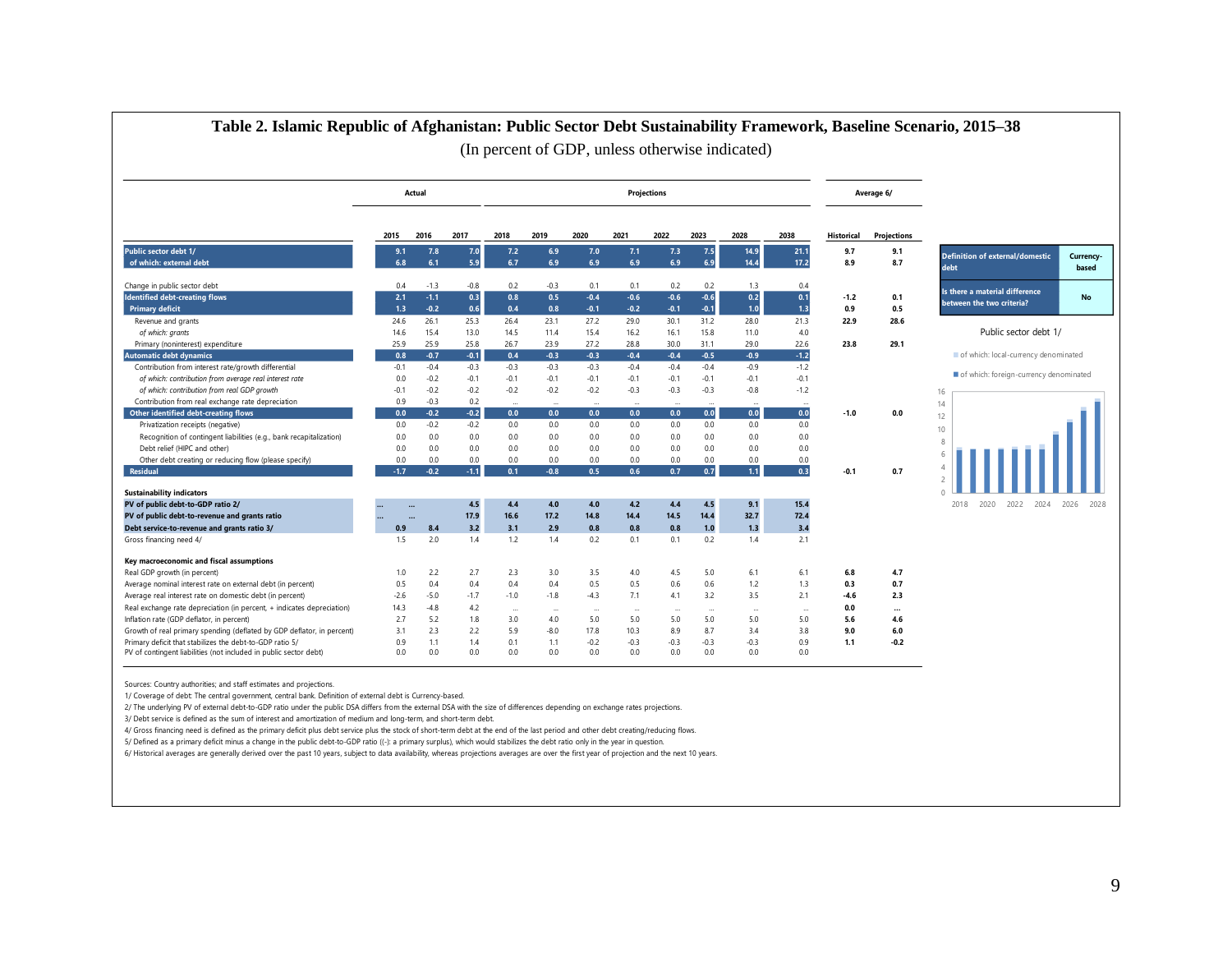

Sources: Country authorities; and staff estimates and projections.

1/ The most extreme stress test is the test that yields the highest ratio in or before 2028. Stress tests with one-off breaches are also presented (if any), while these one-off breaches are deemed away for mechanical signals. When a stress test with a one-off breach happens to be the most exterme shock even after disregarding the one-off breach, only that stress test (with a one-off breach) would be presented. 2/ The magnitude of shocks used for the commodity price shock stress test are based on the commodity prices outlook prepared by the IMF research department.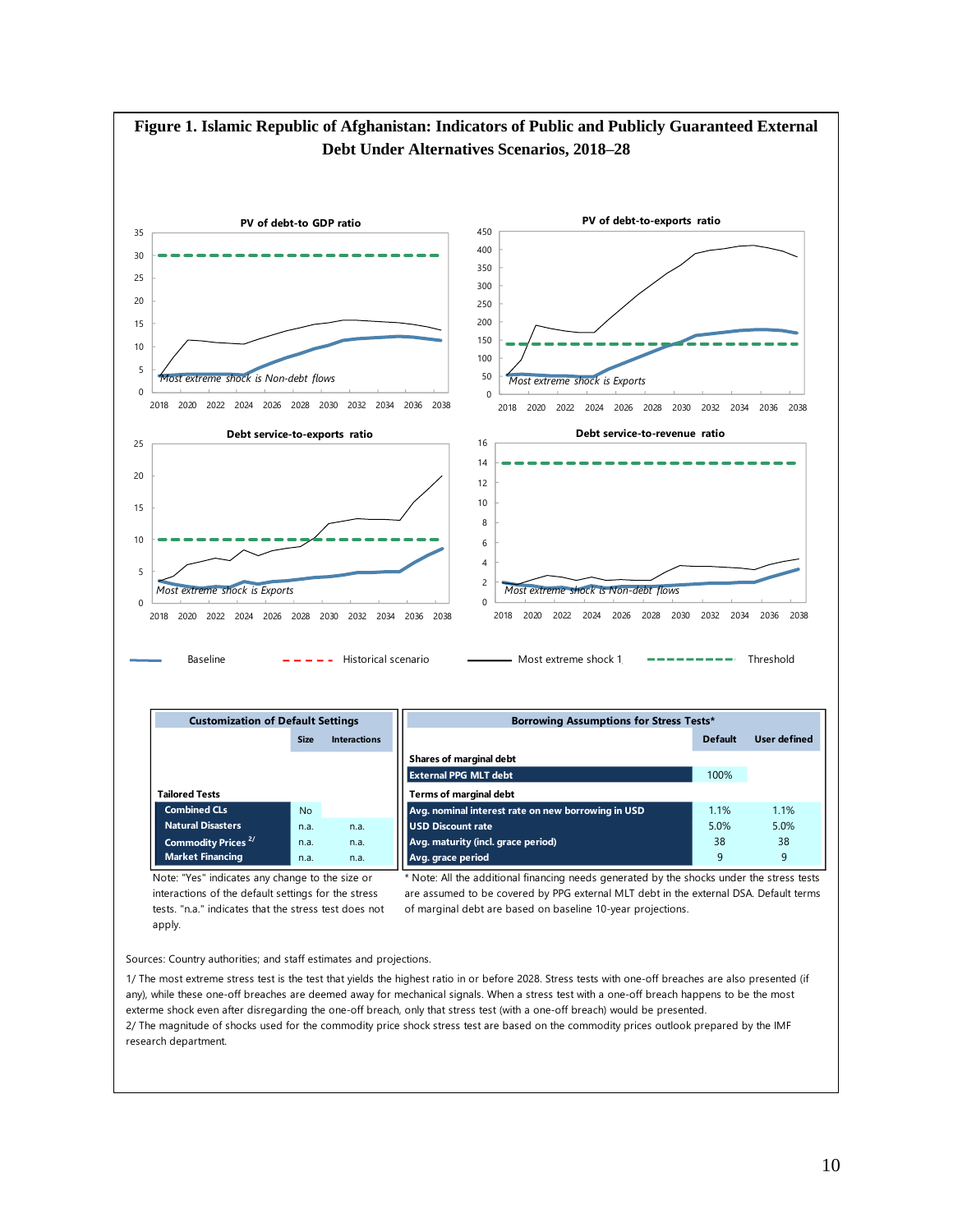

Sources: Country authorities; and staff estimates and projections.

1/ The most extreme stress test is the test that yields the highest ratio in or before 2028. The stress test with a one-off breach is also presented (if any), while the one-off breach is deemed away for mechanical signals. When a stress test with a one-off breach happens to be the most exterme shock even after disregarding the one-off breach, only that stress test (with a one-off breach) would be presented.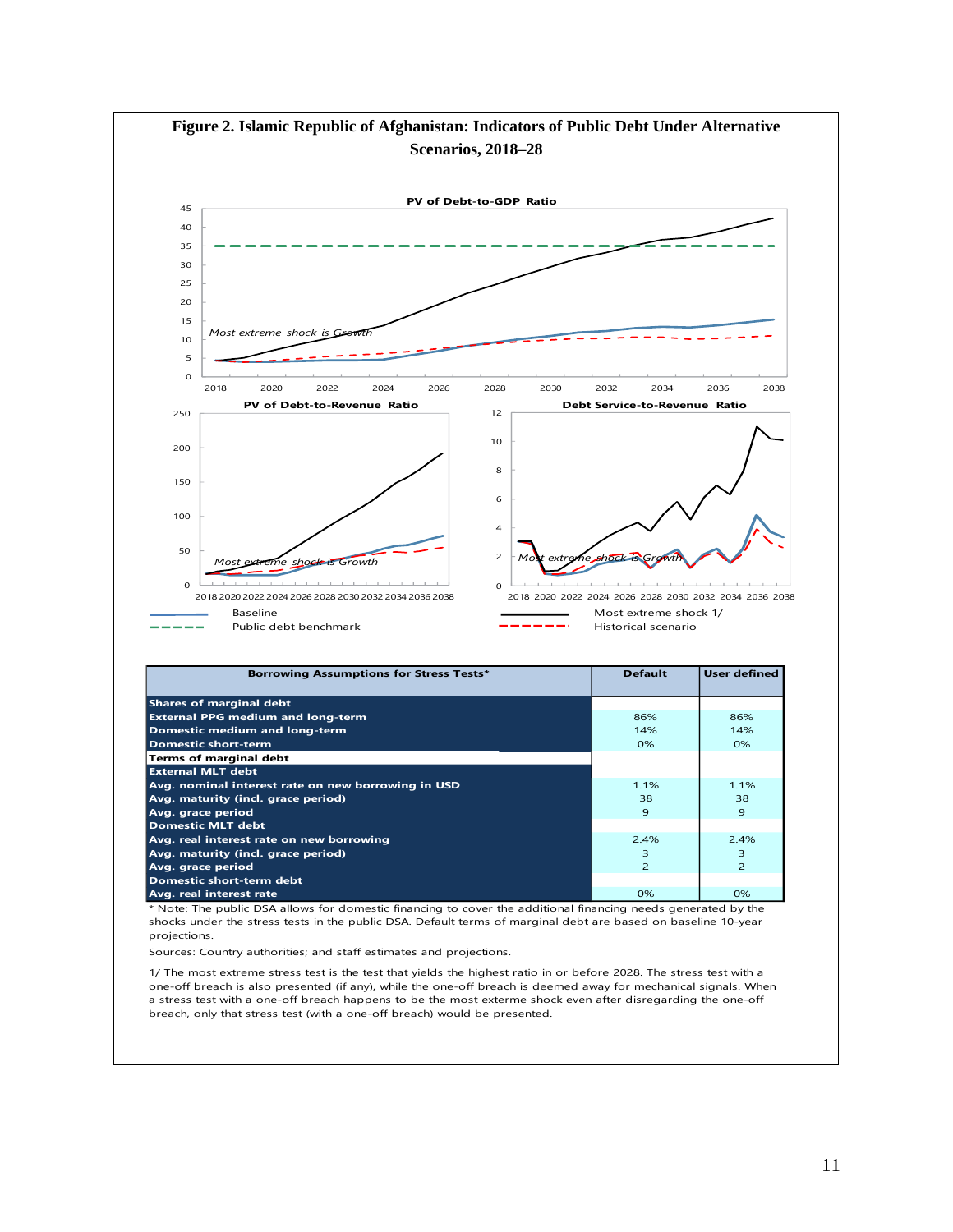# **Table 3. Islamic Republic of Afghanistan: Sensitivity Analysis for Key Indicators of Public and Publicly Guaranteed External Debt, 2018–28** (In percent)

|                                                                                                   |                               |              |               |               |               | <b>Projections</b>    |               |               |                |                |                |
|---------------------------------------------------------------------------------------------------|-------------------------------|--------------|---------------|---------------|---------------|-----------------------|---------------|---------------|----------------|----------------|----------------|
|                                                                                                   | 2018                          | 2019         | 2020          | 2021          | 2022          | 2023                  | 2024          | 2025          | 2026           | 2027           | 2028           |
|                                                                                                   | PV of debt-to GDP ratio       |              |               |               |               |                       |               |               |                |                |                |
| <b>Baseline</b>                                                                                   | 3.6                           | 3.9          | 3.9           | 4.0           | 3.9           | 3.9                   | 3.9           | 5.2           | 6.4            | 7.6            | 8.5            |
| A. Alternative Scenarios                                                                          |                               |              |               |               |               |                       |               |               |                |                |                |
| A1. Key variables at their historical averages in 2018-2038 1/                                    | 3.6                           | $-5.1$       | $-12.9$       | $-20.4$       | $-28.3$       | $-36.2$               | $-43.3$       | $-49.1$       | $-55.2$        | $-61.4$        | $-67.8$        |
| <b>B. Bound Tests</b>                                                                             |                               |              |               |               |               |                       |               |               |                |                |                |
| B1. Real GDP growth                                                                               | 3.6                           | 4.3          | 4.8           | 4.8           | 4.8           | 4.8                   | 4.7           | 6.4           | 7.8            | 9.3            | 10.4           |
| B2. Primary balance                                                                               | 3.6<br>3.6                    | 4.5<br>4.9   | 5.5<br>6.9    | 5.5<br>6.9    | 5.5<br>6.8    | 5.6<br>6.6            | 5.5<br>6.5    | 6.8<br>7.8    | 7.9<br>8.9     | 9.0<br>10.0    | 9.9<br>10.9    |
| B3. Exports<br>B4. Other flows 2/                                                                 | 3.6                           | 7.6          | 11.4          | 11.3          | 11.0          | 10.7                  | 10.5          | 11.6          | 12.5           | 13.4           | 14.2           |
| B6. One-time 30 percent nominal depreciation                                                      | 3.6                           | 5.0          | $-1.2$        | $-1.1$        | $-0.9$        | $-0.7$                | $-0.6$        | 1.4           | 3.1            | 4.8            | 6.2            |
| B6. Combination of B1-B5                                                                          | 3.6                           | 7.9          | 9.5           | 9.4           | 9.2           | 9.0                   | $_{\rm 8.8}$  | 10.2          | 11.3           | 12.5           | 13.4           |
| <b>C. Tailored Tests</b><br>C1. Combined contingent liabilities                                   | 3.6                           | 6.8          | 6.9           | 6.8           | 71            | 6.9                   | 6.8           | 81            | 9.2            | 102            | 111            |
| C2. Natural disaster                                                                              | n.a.                          | n.a.         | n.a.          | n.a.          | n.a.          | n.a.                  | n.a.          | n.a.          | n.a.           | n.a.           | n.a.           |
| C3. Commodity price                                                                               | n.a.                          | n.a.         | n.a.          | n.a.          | n.a.          | n.a.                  | n.a.          | n.a.          | n.a.           | n.a.           | n.a.           |
| C4. Market Financing                                                                              | n.a.                          | n.a.         | n.a.          | n.a.          | n.a.          | n.a.                  | n.a.          | n.a.          | n.a.           | n.a            | n.a            |
| Threshold                                                                                         | 30                            | 30           | 30            | 30            | 30            | 30                    | 30            | 30            | 30             | 30             | 30             |
|                                                                                                   | PV of debt-to-exports ratio   |              |               |               |               |                       |               |               |                |                |                |
| <b>Baseline</b>                                                                                   |                               | 55.2         | 53.6          | 51.2          | 50.3          | 49.5                  | 49.4          | 68.3          | 84.9           | 102.1          | 116.5          |
| <b>A. Alternative Scenarios</b><br>A1. Key variables at their historical averages in 2018-2038 1/ | 53.1                          | $-72.2$      | $-175.5$      | $-263.3$      | $-361.7$      | $-458.7$              | $-552.6$      | $-639.7$      | $-731.4$       | $-827.1$       | $-925.5$       |
|                                                                                                   |                               |              |               |               |               |                       |               |               |                |                |                |
| <b>B. Bound Tests</b>                                                                             |                               |              |               |               |               |                       |               |               |                |                |                |
| B1. Real GDP growth                                                                               | 53.1                          | 55.2         | 53.6          | 51.2          | 50.3          | 49.5                  | 49.4          | 68.3          | 84.9           | 102.1          | 116.5          |
| B2. Primary balance<br><b>B3.</b> Exports                                                         | 53.1<br>53.1                  | 64.0<br>96.7 | 75.2<br>192.0 | 71.5<br>181.5 | 70.7<br>176.3 | 70.3<br>171.4         | 69.8<br>169.6 | 88.4<br>207.8 | 104.8<br>241.2 | 121.5<br>275.6 | 135.5<br>304.2 |
| B4. Other flows 2/                                                                                | 53.1                          | 108.5        | 155.0         | 145.6         | 140.5         | 135.6                 | 133.6         | 150.9         | 165.7          | 181.1          | 193.6          |
| B6. One-time 30 percent nominal depreciation                                                      | 53.1                          | 552          | $-132$        | $-109$        | $-91$         | $-72$                 | $-61$         | 139           | 31.7           | 50.1           | 65.8           |
| B6. Combination of B1-B5                                                                          | 53.1                          | 123.9        | 114.0         | 159.9         | 154.9         | 150.1                 | 148.3         | 175.0         | 198.1          | 222.1          | 241.9          |
| <b>C. Tailored Tests</b><br>C1. Combined contingent liabilities                                   | 53.1                          | 96.8         | 93.3          | 88.5          | 90.2          | 87.6                  | 86.7          | 105.4         | 121.2          | 137.6          | 151.2          |
| C2. Natural disaster                                                                              | n.a.                          | n.a.         | n.a.          | n.a.          | n.a.          | n.a.                  | n.a.          | n.a.          | n.a.           | n.a.           | n.a.           |
| C3. Commodity price<br>C4. Market Financing                                                       | n.a.<br>n.a.                  | n.a.<br>n.a. | n.a.<br>n.a.  | n.a.<br>n.a.  | n.a.<br>n.a.  | n.a.<br>n.a.          | n.a.<br>n.a.  | n.a.<br>n.a.  | n.a.<br>n.a.   | n.a.           | n.a.<br>n.a.   |
| Threshold                                                                                         | 140                           | 140          | 140           | 140           | 140           | 140                   | 140           | 140           | 140            | n.a.<br>140    | 140            |
|                                                                                                   |                               |              |               |               |               |                       |               |               |                |                |                |
|                                                                                                   | Debt service-to-exports ratio |              |               |               |               |                       |               |               |                |                |                |
| <b>Baseline</b>                                                                                   | 3.5                           | 3.0          | 2.6           | 2.4           | 2.6           | 2.5                   | 3.4           | 3.0           | 3.4            | 3.6            | 3.7            |
| <b>A. Alternative Scenarios</b><br>A1. Key variables at their historical averages in 2018-2038 1/ | 3.5                           | 2.7          | $-0.2$        | $-2.4$        | $-4.0$        | $-6.0$                | $-7.4$        | $-9.6$        | $-11.2$        | $-13.0$        | $-14.7$        |
|                                                                                                   |                               |              |               |               |               |                       |               |               |                |                |                |
| <b>B. Bound Tests</b>                                                                             |                               |              |               |               |               |                       |               |               |                |                |                |
| B1. Real GDP growth                                                                               | 3.5<br>3.5                    | 3.0<br>3.0   | 2.6<br>2.8    | 2.4<br>2.8    | 2.6<br>3.0    | 2.5<br>2.9            | 3.4<br>3.8    | 3.0<br>3.4    | 3.4<br>3.7     | 3.6<br>3.9     | 3.7<br>4.1     |
| B2. Primary balance<br><b>B3.</b> Exports                                                         | 3.5                           | 4.2          | 6.1           | 6.6           | 7.0           | 6.7                   | 8.3           | 7.5           | 8.2            | 8.6            | 8.9            |
| B4. Other flows 2/                                                                                | 3.5                           | 3.0          | 3.7           | 4.4           | 4.6           | 4.3                   | 5.0           | 4.6           | 4.9            | 5.0            | 5.1            |
| B6. One-time 30 percent nominal depreciation<br>B6. Combination of B1-B5                          | 3.5<br>3.5                    | 3.0<br>3.5   | 2.6<br>5.4    | 1.0<br>5.3    | 14<br>5.6     | 1 <sup>3</sup><br>5.3 | 22<br>6.5     | 19<br>5.9     | 2.3<br>6.3     | 2.6<br>6.6     | 2.8<br>6.8     |
| <b>C. Tailored Tests</b>                                                                          |                               |              |               |               |               |                       |               |               |                |                |                |
| C1. Combined contingent liabilities                                                               | 3.5                           | 3.0          | 3.5           | 3.2           | 3.4           | 3.3                   | 4.1           | 3.7           | 4.0            | 4.2            | 4.4            |
| C2. Natural disaster                                                                              | n.a.                          | n.a.         | n.a.          | n.a.          | n.a.          | n.a.                  | n.a.          | n.a.          | n.a.           | n.a.           | n.a.           |
| C3. Commodity price<br>C4. Market Financing                                                       | n.a.                          | n.a.         | n.a.<br>n.a.  | n.a.<br>n.a.  | n.a.<br>n.a.  | n.a.<br>n.a.          | n.a.<br>n.a.  | n.a.<br>n.a.  | n.a.<br>n.a.   | n.a.<br>n.a.   | n.a.<br>n.a.   |
|                                                                                                   |                               | n.a.         |               |               |               |                       |               |               |                |                |                |
|                                                                                                   | n.a.                          |              |               |               |               |                       |               |               |                |                |                |
| <b>Threshold</b>                                                                                  | 10                            | 10           | 10            | 10            | 10            | 10                    | 10            | 10            | 10             | 10             | 10             |
|                                                                                                   | Debt service-to-revenue ratio |              |               |               |               |                       |               |               |                |                |                |
| <b>Baseline</b>                                                                                   | 2.0                           | 1.8          | 1.6           | 1.4           | 1.5           | 1.3                   | 1.7           | 1.4           | 1.5            | 1.6            | 1.6            |
| A. Alternative Scenarios<br>A1. Key variables at their historical averages in 2018-2038 1/        | 2.0                           | 1.6          | $-0.1$        | $-1.5$        | $-2.3$        | $-3.1$                | $-3.7$        | $-4.6$        | $-5.2$         | $-5.8$         | $-6.3$         |
|                                                                                                   |                               |              |               |               |               |                       |               |               |                |                |                |
| <b>B. Bound Tests</b>                                                                             |                               |              |               |               |               |                       |               |               |                |                |                |
| B1. Real GDP growth                                                                               | 2.0                           | 2.0          | 2.0           | 1.7           | 1.8           | 1.6                   | 2.1           | 1.7           | 1.9            | 1.9            | 2.0            |
| B2. Primary balance<br><b>B3. Exports</b>                                                         | 2.0<br>2.0                    | 1.8<br>1.8   | 1.7<br>1.9    | 1.7<br>1.9    | 1.7<br>1.9    | 1.5<br>1.7            | 1.9<br>2.1    | 1.6<br>1.8    | 1.7<br>1.9     | 1.7<br>1.9     | 1.8<br>1.9     |
| B4. Other flows 2/                                                                                | 20                            | 1.8          | 2.3           | 27            | 25            | 22                    | 25            | 2.2           | 2.3            | 22             | 22             |
| B6. One-time 30 percent nominal depreciation<br>B6. Combination of B1-B5                          | 2.0<br>2.0                    | 2.3<br>1.9   | 2.1           | 0.8<br>2.4    | 1.0<br>2.4    | 0.9<br>2.1            | 1.4           | 1.2           | 1.4            | 1.5            | 1.6<br>2.2     |
|                                                                                                   |                               |              | 2.6           |               |               |                       | 2.5           | 2.1           | 2.2            | 2.2            |                |
| <b>C. Tailored Tests</b><br>C1. Combined contingent liabilities                                   | 2.0                           | 1.8          | 2.2           | 1.9           | 1.9           | 1.7                   | 2.1           | 1.8           | 1.9            | 1.9            |                |
| C2. Natural disaster                                                                              | n.a.                          | n.a.         | n.a.          | n.a.          | n.a.          | n.a.                  | n.a.          | n.a.          | n.a.           | n.a.           | 1.9<br>n.a.    |
| C3. Commodity price<br>C4. Market Financing                                                       | n.a.<br>n.a.                  | n.a.<br>n.a. | n.a.<br>n.a.  | n.a.<br>n.a.  | n.a.<br>n.a.  | n.a.<br>n.a.          | n.a.<br>n.a.  | n.a.<br>n.a.  | n.a.<br>n.a.   | n.a.<br>n.a.   | n.a.<br>n.a.   |
| Threshold                                                                                         | 14                            | 14           | 14            | 14            | 14            | 14                    | 14            | 14            | 14             | 14             | 14             |

Sources: Country authorities; and staff estimates and projections.

1/ Variables include real GDP growth, GDP deflator (in U.S. dollar terms), non-interest current account in percent of GDP, and non-debt creating flows.<br>2/ Includes official and private transfers and FDI.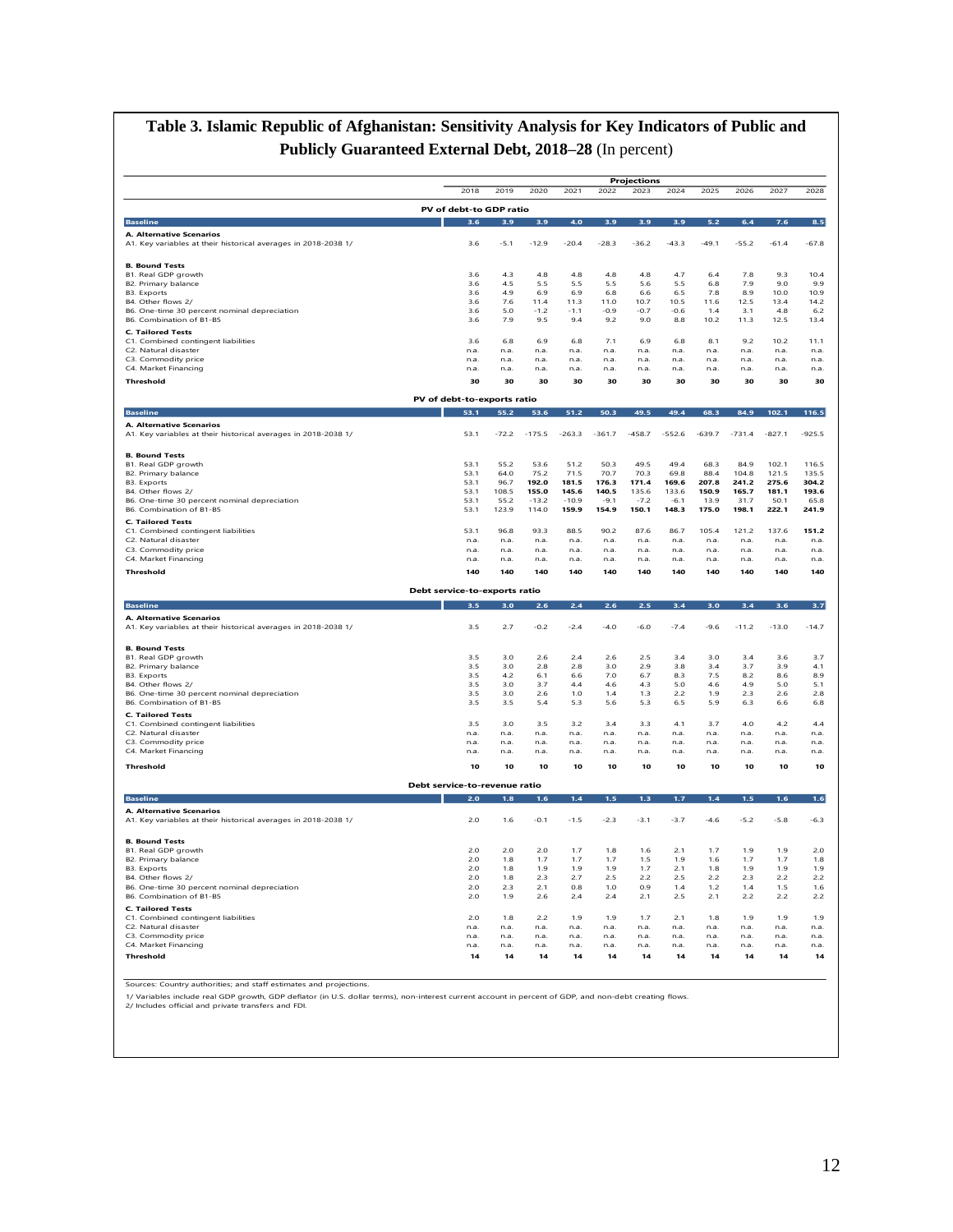# **Table 4. Islamic Republic of Afghanistan: Sensitivity Analysis for Key Indicators of Public Debt, 2018–28**

|                                                                          |                              |                                      |                              |                     |                              | <b>Projections</b>                 |                     |                                  |                                  |                                  |                   |
|--------------------------------------------------------------------------|------------------------------|--------------------------------------|------------------------------|---------------------|------------------------------|------------------------------------|---------------------|----------------------------------|----------------------------------|----------------------------------|-------------------|
|                                                                          | 2018                         | 2019                                 | 2020                         | 2021                | 2022                         | 2023                               | 2024                | 2025                             | 2026                             | 2027                             | 2028              |
|                                                                          |                              | PV of Debt-to-GDP Ratio              |                              |                     |                              |                                    |                     |                                  |                                  |                                  |                   |
| <b>Baseline</b>                                                          | 4.4                          | 4.0                                  | 4.0                          | 4.2                 | 4.4                          | 4.5                                | 4.6                 | 5.7                              | 7.0                              | 8.3                              | 9.1               |
| A. Alternative Scenarios                                                 |                              |                                      |                              |                     |                              |                                    |                     |                                  |                                  |                                  |                   |
| A1. Key variables at their historical averages in 2018-2038 1/           | $\overline{4}$               | 4                                    | 4                            | 5                   | 5                            | 6                                  | 6                   | $\overline{7}$                   | 8                                | 8                                | 9                 |
| <b>B. Bound Tests</b>                                                    |                              |                                      |                              |                     |                              |                                    |                     |                                  |                                  |                                  |                   |
| B1. Real GDP growth                                                      | $\overline{4}$               | 5                                    | $\overline{7}$               | 9                   | 10                           | 12                                 | 14                  | 17                               | 19                               | 22                               | 25                |
| B2. Primary balance<br>B3. Exports                                       | 4<br>$\overline{4}$          | 5<br>5                               | 6<br>$\overline{7}$          | 6<br>$\overline{7}$ | 6<br>$\overline{7}$          | $\boldsymbol{6}$<br>$\overline{7}$ | 6<br>$\overline{7}$ | $\overline{7}$<br>8              | 8<br>9                           | 10<br>11                         | 11<br>11          |
| B4. Other flows 2/                                                       | $\overline{4}$               | 8                                    | 12                           | 12                  | 11                           | 11                                 | 11                  | 12                               | 13                               | 14                               | 15                |
| B6. One-time 30 percent nominal depreciation                             | $\overline{4}$               | 5                                    | $\overline{4}$               | $\overline{4}$      | $\overline{4}$               | $\overline{3}$                     | 3                   | 3                                | 3                                | $\overline{4}$                   | $\overline{4}$    |
| B6. Combination of B1-B5                                                 | $\sqrt{4}$                   | 5                                    | 6                            | 4                   | 5                            | 5                                  | 5                   | 6                                | $\overline{7}$                   | 9                                | 10                |
| <b>C. Tailored Tests</b>                                                 |                              |                                      |                              |                     |                              |                                    |                     |                                  |                                  |                                  |                   |
| C1. Combined contingent liabilities                                      | $\overline{4}$               | 8                                    | 8                            | 8                   | 8                            | 8                                  | 8                   | 9                                | 10                               | 11                               | 12                |
| C2. Natural disaster                                                     | n.a.                         | n.a.                                 | n.a.                         | n.a.                | n.a.                         | n.a.                               | n.a.                | n.a.                             | n.a.                             | n.a.                             | n.a.              |
| C3. Commodity price                                                      | n.a.                         | n.a.                                 | n.a.                         | n.a.                | n.a.                         | n.a.                               | n.a.                | n.a.                             | n.a.                             | n.a.                             | n.a.              |
| C4. Market Financing                                                     | n.a.                         | n.a.                                 | n.a.                         | n.a.                | n.a.                         | n.a.                               | n.a.                | n.a.                             | n.a.                             | n.a.                             | n.a.              |
| Public debt benchmark                                                    | 35                           | 35                                   | 35                           | 35                  | 35                           | 35                                 | 35                  | 35                               | 35                               | 35                               | 35                |
|                                                                          |                              | PV of Debt-to-Revenue Ratio          |                              |                     |                              |                                    |                     |                                  |                                  |                                  |                   |
| <b>Baseline</b>                                                          | 16.6                         | 17.2                                 | 14.8                         | 14.4                | 14.5                         | 14.4                               | 14.6                | 19.1                             | 23.8                             | 29.1                             | 32.7              |
| A. Alternative Scenarios                                                 |                              |                                      |                              |                     |                              |                                    |                     |                                  |                                  |                                  |                   |
| A1. Key variables at their historical averages in 2018-2038 1/           | 17                           | 17                                   | 17                           | 18                  | 19                           | 20                                 | 21                  | 25                               | 28                               | 32                               | 35                |
| <b>B. Bound Tests</b>                                                    |                              |                                      |                              |                     |                              |                                    |                     |                                  |                                  |                                  |                   |
| B1. Real GDP growth                                                      | 17                           | 21                                   | 23                           | 27                  | 31                           | 35                                 | 39                  | 50                               | 60                               | 72                               | 81                |
| B2. Primary balance                                                      | 17                           | 21                                   | 22                           | 21                  | 21                           | 20                                 | 20                  | 24                               | 29                               | 34                               | 38                |
| B3. Exports                                                              | 17                           | 22                                   | 25                           | 24                  | 23                           | 23                                 | 23                  | 27                               | 32                               | 37                               | 40                |
| B4. Other flows 2/                                                       | 17                           | 34                                   | 43                           | 40                  | 38                           | 36                                 | 36                  | 41                               | 45                               | 50                               | 53                |
| B6. One-time 30 percent nominal depreciation<br>B6. Combination of B1-B5 | 17<br>17                     | 21<br>21                             | 16<br>21                     | 14<br>15            | 12<br>15                     | 11<br>16                           | 9<br>16             | 10<br>21                         | 12<br>25                         | 14<br>31                         | 15<br>34          |
|                                                                          |                              |                                      |                              |                     |                              |                                    |                     |                                  |                                  |                                  |                   |
| <b>C. Tailored Tests</b><br>C1. Combined contingent liabilities          | 17                           | 34                                   | 29                           | 27                  | 25                           | 24                                 | 24                  | 29                               | 33                               | 38                               | 42                |
| C2. Natural disaster                                                     | n.a.                         | n.a.                                 | n.a.                         | n.a.                | n.a.                         | n.a.                               | n.a.                | n.a.                             | n.a.                             | n.a.                             | n.a.              |
| C3. Commodity price                                                      | n.a.                         | n.a.                                 | n.a.                         | n.a.                | n.a.                         | n.a.                               | n.a.                | n.a.                             | n.a.                             | n.a.                             | n.a.              |
| C4. Market Financing                                                     | n.a.                         | n.a.                                 | n.a.                         | n.a.                | n.a.                         | n.a.                               | n.a.                | n.a.                             | n.a.                             | n.a.                             | n.a.              |
|                                                                          |                              | <b>Debt Service-to-Revenue Ratio</b> |                              |                     |                              |                                    |                     |                                  |                                  |                                  |                   |
| <b>Baseline</b>                                                          | 3.1                          | 2.9                                  | 0.8                          | 0.8                 | $0.8\,$                      | 1.0                                | 1.5                 | 1.7                              | 1.8                              | 2.0                              | 1.3 <sub>1</sub>  |
| A. Alternative Scenarios                                                 |                              |                                      |                              |                     |                              |                                    |                     |                                  |                                  |                                  |                   |
| A1. Key variables at their historical averages in 2018-2038 1/           | $\overline{3}$               | 3                                    | $\mathbf{1}$                 | 1                   | $\mathbf{1}$                 | $\mathbf{1}$                       | $\overline{c}$      | $\overline{c}$                   | $\mathbf 2$                      | $\overline{c}$                   | $\mathbf{1}$      |
| <b>B. Bound Tests</b>                                                    |                              |                                      |                              |                     |                              |                                    |                     |                                  |                                  |                                  |                   |
| B1. Real GDP growth                                                      | 3                            | 3                                    | 1                            | 1                   | $\overline{c}$               | $\overline{c}$                     | 3                   | 4                                | 4                                | 4                                | 4                 |
| B2. Primary balance                                                      | $\overline{\mathbf{3}}$      | $\overline{3}$                       | $\mathbf{1}$                 | $\mathbf{1}$        | $\overline{2}$               | $\overline{c}$                     | $\overline{c}$      | $\overline{c}$                   | $\overline{2}$                   | $\overline{c}$                   | $\mathbf{1}$      |
| B3. Exports                                                              | $\overline{\mathbf{3}}$      | 3                                    | $\mathbf{1}$                 | $\mathbf{1}$        | $\mathbf{1}$                 | $\mathbf{1}$                       | $\mathbf 2$         | $\mathbf 2$                      | $\mathbf 2$                      | $\overline{c}$                   | 1                 |
| B4. Other flows 2/                                                       | $\overline{3}$               | 3                                    | $\mathbf{1}$                 | $\mathbf{1}$        | $\mathbf{1}$                 | $\mathbf{1}$                       | $\overline{c}$      | $\overline{c}$                   | $\overline{c}$                   | $\overline{c}$                   | $\overline{c}$    |
| B6. One-time 30 percent nominal depreciation<br>B6. Combination of B1-B5 | 3<br>$\overline{\mathbf{3}}$ | 3<br>3                               | $\mathbf{1}$<br>$\mathbf{1}$ | 1<br>$\mathbf{1}$   | $\mathbf{1}$<br>$\mathbf{1}$ | $\overline{1}$<br>$\mathbf{1}$     | 1<br>$\overline{c}$ | $\overline{c}$<br>$\overline{c}$ | $\overline{c}$<br>$\overline{c}$ | $\overline{c}$<br>$\overline{c}$ | 1<br>$\mathbf{1}$ |
| <b>C. Tailored Tests</b>                                                 |                              |                                      |                              |                     |                              |                                    |                     |                                  |                                  |                                  |                   |
| C1. Combined contingent liabilities                                      | $\overline{\mathbf{3}}$      | 3                                    | $\mathbf{1}$                 | $\mathbf{1}$        | $\overline{4}$               | $\overline{1}$                     | $\overline{c}$      | $\overline{c}$                   | $\overline{2}$                   | $\overline{2}$                   | $\mathbf{1}$      |
| C2. Natural disaster                                                     | n.a.                         | n.a.                                 | n.a.                         | n.a.                | n.a.                         | n.a.                               | n.a.                | n.a.                             | n.a.                             | n.a.                             | n.a.              |
| C3. Commodity price                                                      | n.a.                         | n.a.                                 | n.a.                         | n.a.                | n.a.                         | n.a.                               | n.a.                | n.a.                             | n.a.                             | n.a.                             | n.a.              |
|                                                                          |                              |                                      |                              |                     |                              |                                    |                     |                                  |                                  |                                  | n.a.              |

Sources: Country authorities; and staff estimates and projections.<br>1/ Variables include real GDP growth, GDP deflator and primary deficit in percent of GDP.<br>2/ Includes official and private transfers and FDI.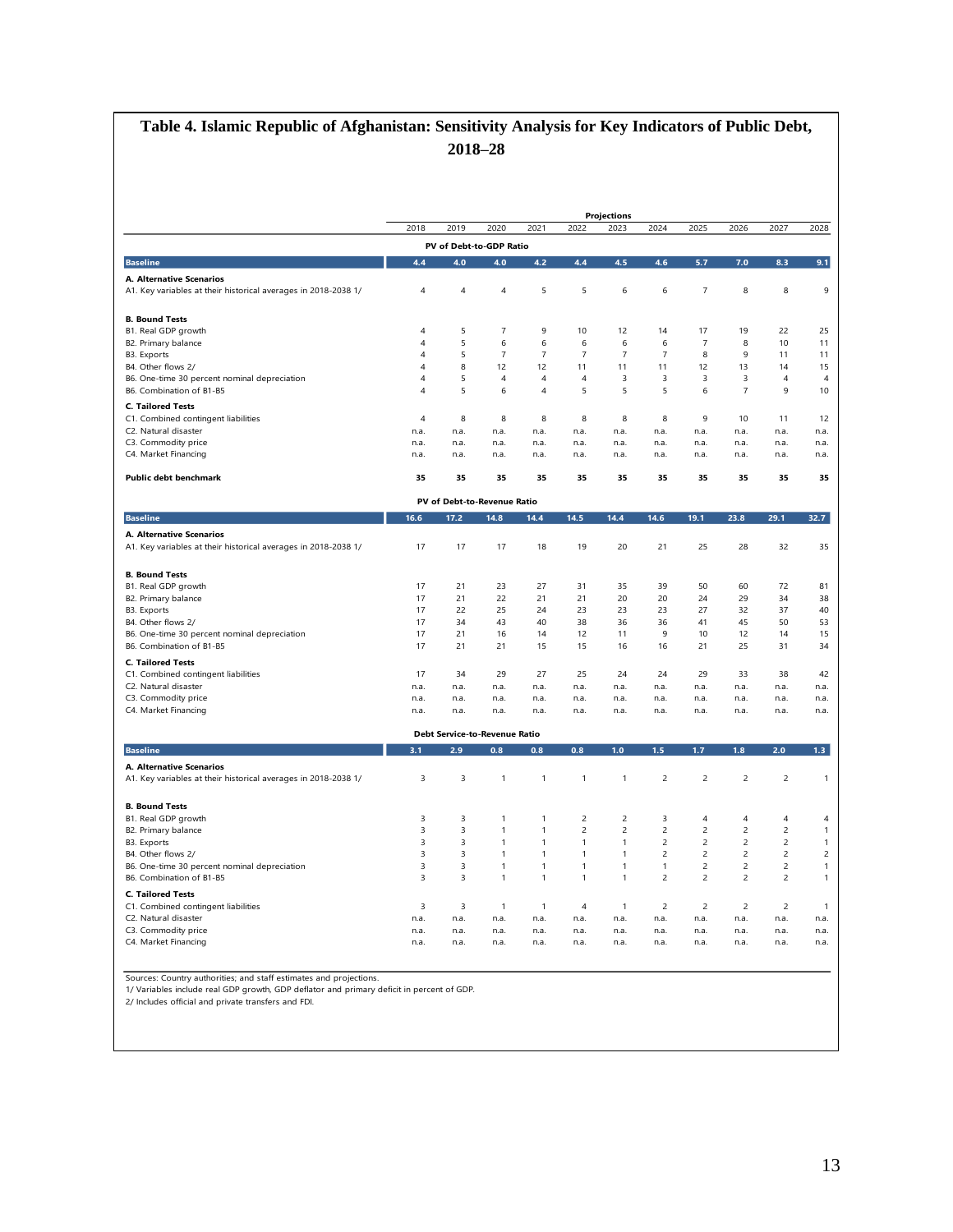